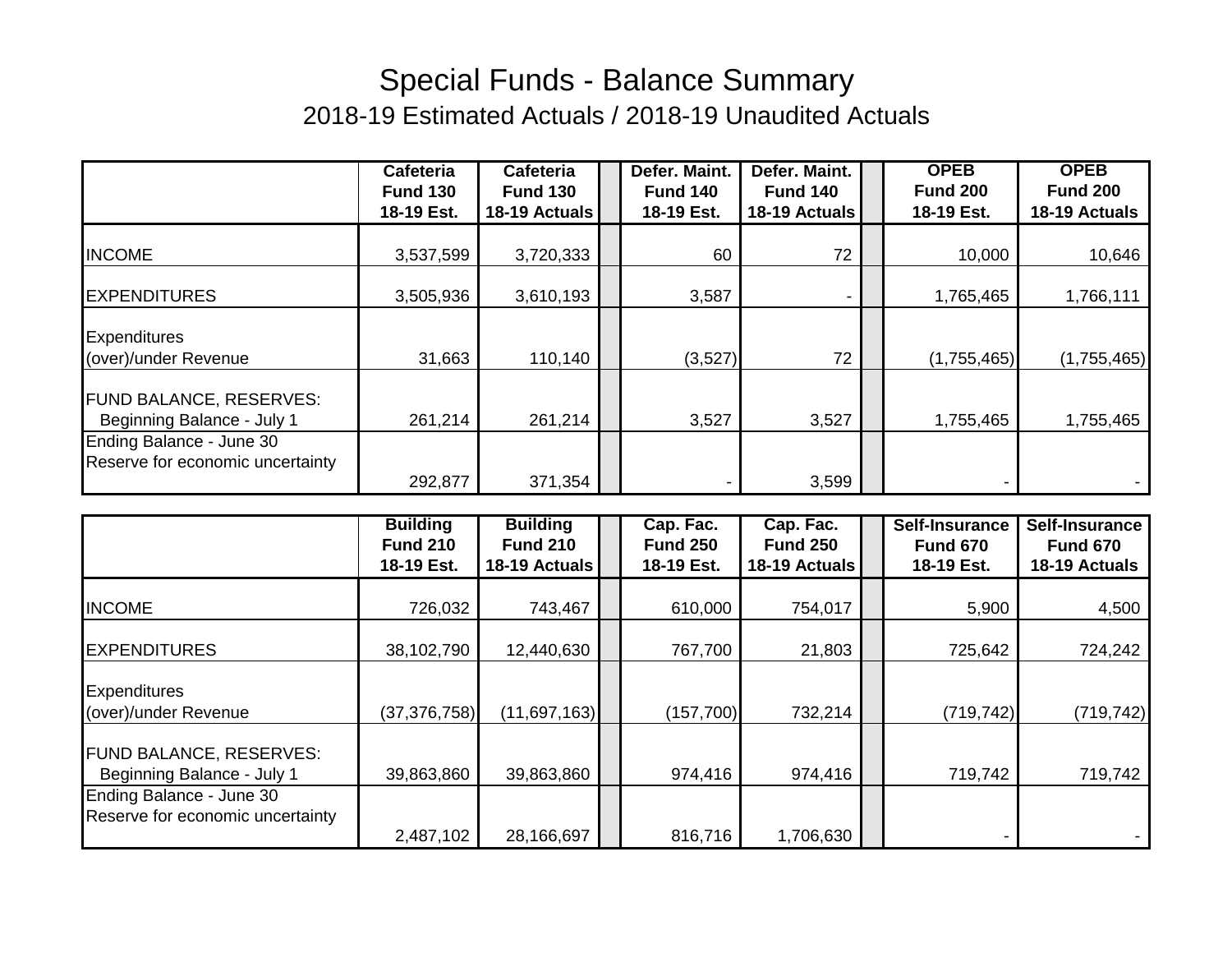## **General Fund Revenue & Expenditures - 2018-2019 Unaudited Actuals**

|                                           |                                  | 2018-2019<br><b>Estimated Actuals</b> |                      | <b>Unaudited Actuals</b> |                   |                      |                    |
|-------------------------------------------|----------------------------------|---------------------------------------|----------------------|--------------------------|-------------------|----------------------|--------------------|
|                                           | <b>UNRESTRICTED   RESTRICTED</b> |                                       | <b>TOTAL</b>         | <b>UNRESTRICTED</b>      | <b>RESTRICTED</b> | <b>TOTAL</b>         | Change             |
| <b>PROJECTED INCOME</b>                   |                                  |                                       |                      |                          |                   |                      |                    |
| LCFF / Property Tax                       | 96,771,465                       | 0                                     | 96,771,465           | 96,454,821               | $\mathbf 0$       | 96,454,821           | (316, 644)         |
| Federal Income                            | $\Omega$                         | 4,340,858                             | 4,340,858            | 0                        | 3,907,871         | 3,907,871            | (432, 987)         |
| Other State Income                        | 4,201,758                        | 6,704,209                             | 10,905,967           | 4,336,341                | 11,532,177        | 15,868,518           | 4,962,551          |
| Local Income                              | 3,676,499                        | 2,105,198                             | 5,781,697            | 3,999,591                | 3,001,643         | 7,001,234            | 1,219,537          |
| <b>Transfers</b>                          | 2,491,107                        | $\Omega$                              | 2,491,107            | 2,490,354                | 0                 | 2,490,354            | (753)              |
| Contributions                             | (15, 273, 990)                   | 15,273,990                            | $\Omega$             | (12,956,459)             | 12,956,459        | $\Omega$             | $\Omega$           |
| <b>TOTAL PROJECTED INCOME</b>             | 91,866,839                       | 28,424,255                            | 120,291,094          | 94,324,648               | 31,398,150        | 125,722,798          | 5,431,704          |
| <b>PROJECTED EXPENDITURES</b>             |                                  |                                       |                      |                          |                   |                      |                    |
| <b>Certificated Salaries</b>              | 49,563,681                       | 6,457,662                             | 56,021,343           | 49,214,903               | 6,073,179         | 55,288,082           | (733, 261)         |
| <b>Classified Salaries</b>                | 8,079,920                        | 3,128,842                             | 11,208,762           | 7,896,188                | 3,109,221         | 11,005,409           | (203, 353)         |
| <b>Benefits</b>                           | 23,891,299                       | 9,427,038                             | 33,318,337           | 23,582,292               | 13, 143, 137      | 36,725,429           | 3,407,092          |
| Books & Supplies                          | 2,046,305                        | 3,873,702                             | 5,920,007            | 1,602,253                | 1,898,614         | 3,500,867            | (2, 419, 140)      |
| <b>Services &amp; Operating Expenses</b>  | 4,062,518                        | 4,080,798                             | 8,143,316            | 4,797,813                | 4,332,997         | 9,130,810            | 987,494            |
| <b>Capital Outlay</b>                     | 9,800                            | 2,758,816                             | 2,768,616            | 57,265                   | 2,768,200         | 2,825,465            | 56,849             |
| Other Outgo                               | 457.041                          | 2,145,679                             | 2,602,720            | 467,492                  | 1,691,722         | 2,159,214            | (443, 506)         |
| <b>TOTAL PROJECTED EXPENDITURES</b>       | 88,110,564                       | 31,872,537                            | 119,983,101          | 87,618,206               | 33,017,070        | 120,635,276          | 652,175            |
| <b>Estimated Unspent</b>                  | $\bf{0}$                         | <sup>0</sup>                          | 0                    | 0                        | 0                 |                      | $\Omega$           |
| Expenditures (over/under) Revenue         | 3,756,275                        | (3,448,282)                           | 307,993              | 6,706,442                | (1,618,920)       | 5,087,522            | 4,779,529          |
| <b>FUND BALANCE, RESERVES:</b>            |                                  |                                       |                      |                          |                   |                      |                    |
| <b>Beginning Balance - July 1</b>         | 21,187,090                       | 5,236,012                             | 26,423,102           | 21,187,090               | 5,236,012         | 26,423,102           | $\Omega$           |
| <b>Projected Ending Balance - June 30</b> | 24,943,365                       | 1,787,730                             | 26,731,095           | 27,893,532               | 3,617,092         | 31,510,624           | 4,779,529          |
| <b>COMPONENTS OF THE ENDING BALANCE:</b>  |                                  |                                       |                      |                          |                   |                      |                    |
| Nonspendable:                             |                                  |                                       |                      |                          |                   |                      |                    |
| Revolving Cash Fund                       | 14,184                           |                                       | 14,184               | 15,000                   |                   | 15,000               | 816                |
| Stores Inventory                          | 45,398                           |                                       | 45,398               | 30,290                   |                   | 30,290               | (15, 108)          |
| <b>Prepaid Expenses</b>                   | 269,338                          |                                       | 269,338              | 269,338                  |                   | 269,338              | $\Omega$           |
| <b>Restricted:</b>                        |                                  |                                       |                      |                          |                   |                      |                    |
| Reserve for categorical programs          |                                  | 1,787,730                             | 1,787,730            |                          | 3,617,092         | 3,617,092            | 1,829,362          |
| <b>Committed:</b>                         |                                  |                                       |                      |                          |                   |                      |                    |
| <b>Other Commitments</b>                  |                                  |                                       |                      |                          |                   |                      |                    |
| Assigned:                                 |                                  |                                       |                      |                          |                   |                      |                    |
| <b>Other Assignments</b>                  | $\pmb{0}$                        |                                       | 0                    | 0                        |                   | $\Omega$             | $\Omega$           |
| Unassigned:                               |                                  |                                       |                      |                          |                   |                      |                    |
| <b>Total Components</b>                   | 328,920                          | 1,787,730                             | 2,116,650            | 314,628                  | 3,617,092         | 3,931,720            | 1,815,070          |
| RESERVE FOR ECONOMIC UNCERTAINTIES        | 24,614,445<br>20.51%             | 0<br>0.00%                            | 24,614,445<br>20.51% | 27,578,904<br>22.86%     | 0<br>0.00%        | 27,578,904<br>22.86% | 2,964,459<br>2.35% |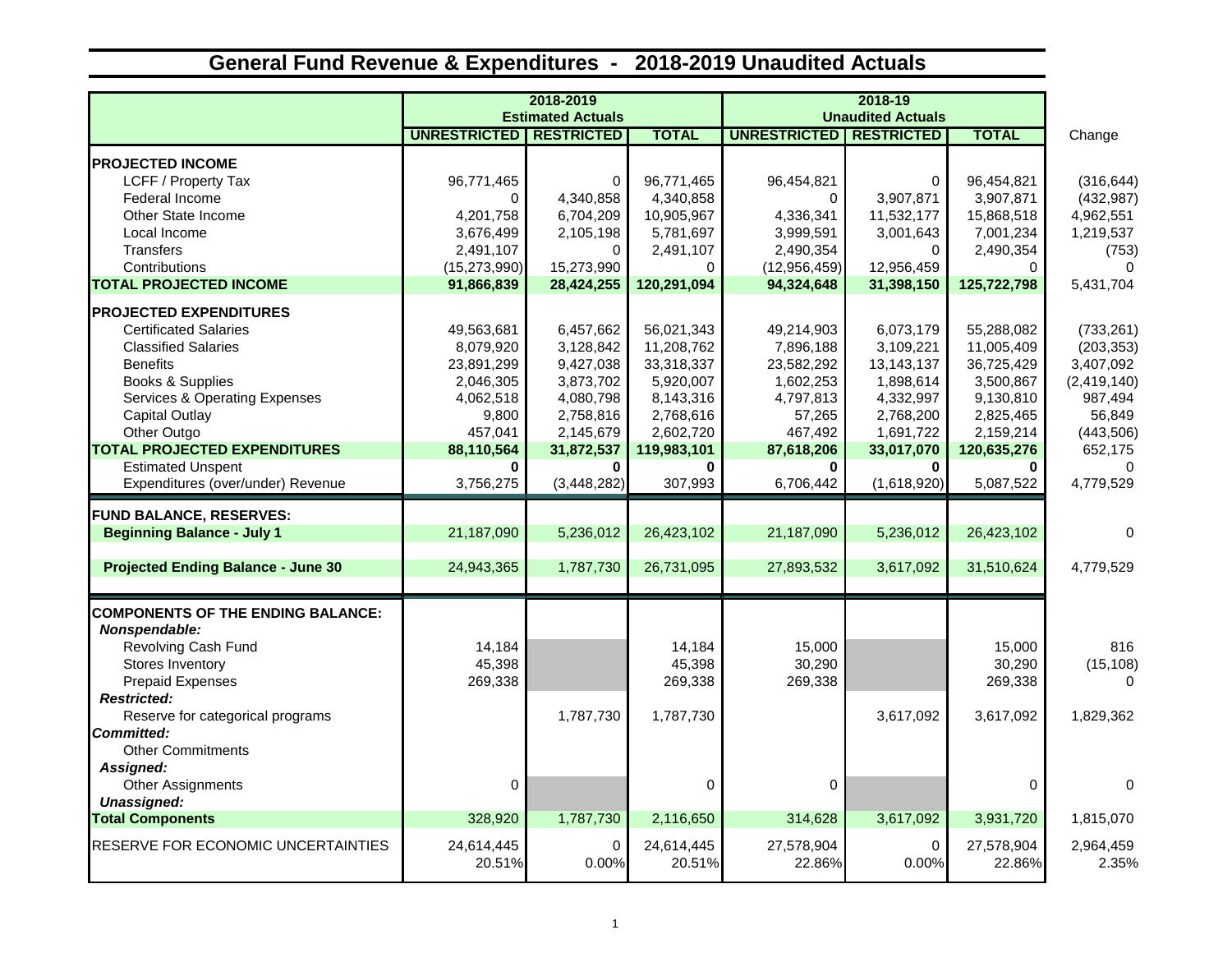## **Evergreen School District** Business Services Division 2018-19 **Summary of Significant Changes** Unaudited Actuals

| Income:                  |                          |                          |                           |                                                                                                                                                                                                                                                                                                                    |
|--------------------------|--------------------------|--------------------------|---------------------------|--------------------------------------------------------------------------------------------------------------------------------------------------------------------------------------------------------------------------------------------------------------------------------------------------------------------|
|                          | <b>Estimated Actuals</b> | <b>Unaudited Actuals</b> | <b>Summary of Changes</b> |                                                                                                                                                                                                                                                                                                                    |
| <b>LCFF/Property Tax</b> | 96,771,465               | 96,454,821               |                           | (316,644) * (\$124K) Reduction in Education Protection Account (EPA) Revenue<br>(\$193K) Reduction in Property Tax/LCFF State Aid                                                                                                                                                                                  |
| Federal                  | 4,340,858                | 3,907,871                | $(432,987)$ *             | \$21K Title II<br>\$35K IDEA Special Education<br>(\$13K) Medi-Cal Funding<br>(\$177K) Title III Carryover<br>(\$301K) Title I Carryover                                                                                                                                                                           |
| <b>Other State</b>       | 10,905,967               | 15,868,518               | 4,962,551 *<br>*          | \$4.1M STRS/PERS On-Behalf (New amounts required due to 19/20 State Budget)<br>\$408K Low-Performing Students Block Grant Carryover<br>\$331K Restricted Lottery<br>\$123K Unrestricted Lottery<br>\$41K Classified Employees Professional Development Carryover<br>(\$13K) After School Education & Safety (ASES) |
| Local                    | 5,781,697                | 7,001,234                | 1,219,537 *               | \$461K Special Education<br>\$429K Donation Carryover<br>\$336K Interest Income<br>\$19K Use of Facilities Revenue<br>\$16K Other Unrestricted Local Revenue<br>(\$48K) Parcel Tax Revenue                                                                                                                         |
| Transfers                | 2,491,107                | 2,490,354                | $(753)$ *                 |                                                                                                                                                                                                                                                                                                                    |
| Contributions            | (15, 273, 990)           | (12, 956, 459)           | 2,317,531 *               | \$1.7M Special Ed ContributionSavings<br>\$600K RRM Contribution Savings                                                                                                                                                                                                                                           |
| Total                    | 120.291.094              | 125.722.798              | 5,431,704                 |                                                                                                                                                                                                                                                                                                                    |